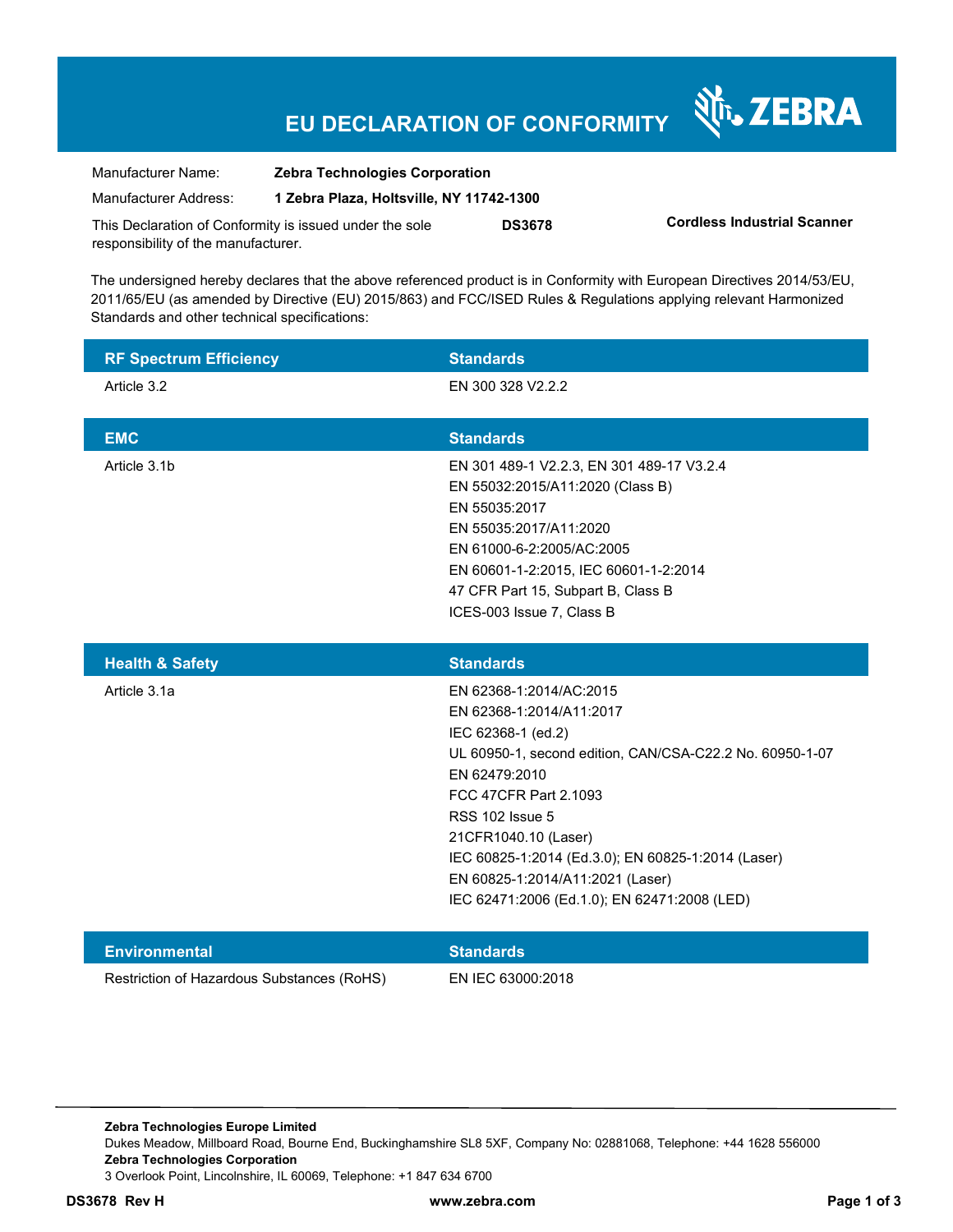## **EU DECLARATION OF CONFORMITY**

With regard to Directive 2014/53/EU, the conformity assessment procedure referred to in Article 17.2(b) and detailed in Annex III has been followed with the involvement of the following Notified Body for Articles 3.1a, 3.1b and 3.2: **CETECOM GmbH**, Im Teelbruch 116, 45219 Essen, Germany

EC-Type Examination Certificate number: R17-0204-01-TEC

US company representative for FCC Supplier's Declaration of Conformity (47 CFR Part 2.1071 to 2.1077) is Larry Zhou and can be reached at larry.zhou@zebra.com.

**Signed on behalf of Zebra Technologies Corporation** 

Marco Belli Place: Bourne End

*(Signature of authorized person)* Date of Affixing the CE Mark: 14 June 2016 Sr. Manager, Regulatory **Date: 9 March 2022** 

र्शे<sub>ि</sub> ZEBRA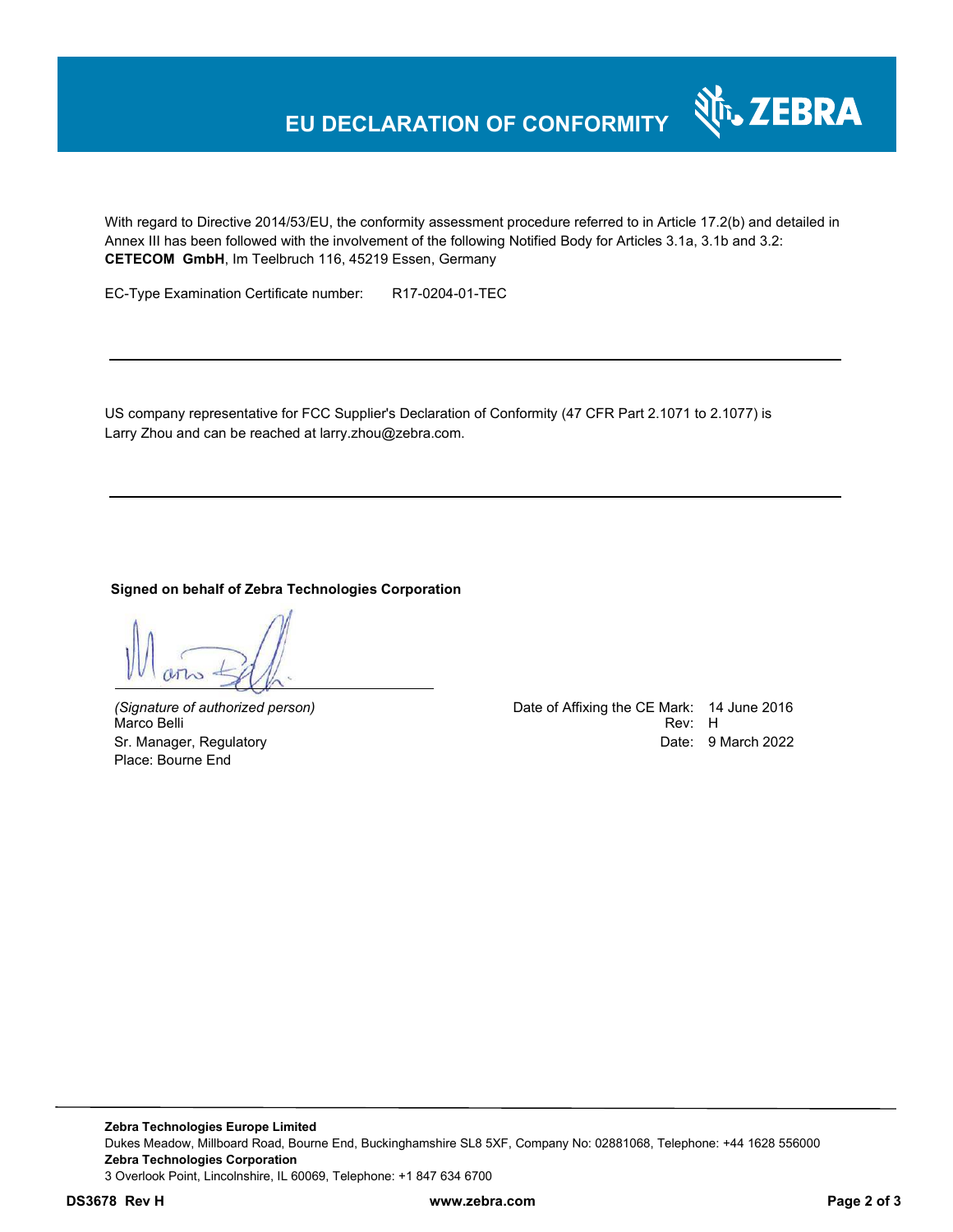# **EU DECLARATION OF CONFORMITY**



#### **Appendix A**

#### **EU Operating frequencies and maximum power levels**

**Technology Operating Frequencies/Bands Maximum Transmit power level**  Bluetooth 2400 MHz – 2483.5 MHz 10dBm

#### **Accessories:**

**Description Model** None None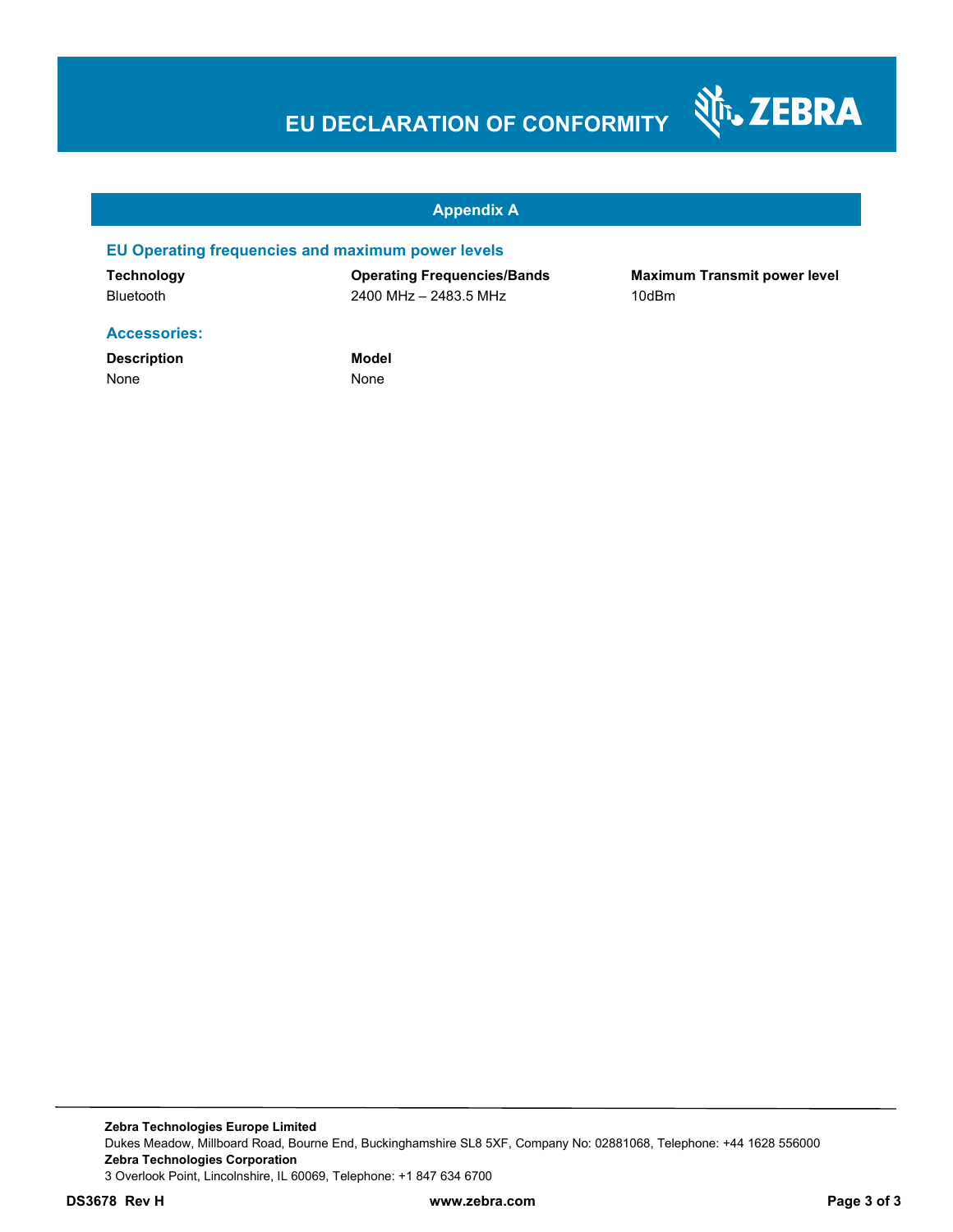## **DECLARATION OF CONFORMITY**



#### **Appendix B**

### **Regulatory Markings DS3678**

| <b>ANATEL</b><br>2780-16-2439                                                                                           | _ertified for use in Hong Kong<br>經驗證可在香港使用<br>Certificate No. 證書號碼<br>HK0011601464<br>通訊事務管理局<br>COMMUNICATIONS        | Approval numbers must be listed<br>NO. 60844/SDPPI/2019<br>PLG. ID 3788<br>NO. 61059/SDPPI/2019<br><b>PLG. ID 4773</b><br>NO. 62159/SDPPI/2019<br><b>PLG. ID 4773</b><br>NO. 68717/SDPPI/2020<br><b>PLG. ID 3788</b> |
|-------------------------------------------------------------------------------------------------------------------------|-------------------------------------------------------------------------------------------------------------------------|----------------------------------------------------------------------------------------------------------------------------------------------------------------------------------------------------------------------|
| <b>Brazil</b>                                                                                                           | <b>Hong Kong</b>                                                                                                        | <b>Indonesia</b>                                                                                                                                                                                                     |
| מספר אישור אלחוטי של משרד התקשורת 54618-51<br>אסור להחליף את האנטנה המקורית של המכשיר ולא<br>לעשות בו כל שינוי טכני אחר | MCN<br>RALU/40A/0616/S(16-2020)                                                                                         | NOI<br><b>IFETEL: RCPZEDS16-1105</b>                                                                                                                                                                                 |
| <b>Israel</b>                                                                                                           | <b>Malaysia</b>                                                                                                         | <b>Mexico</b>                                                                                                                                                                                                        |
| <b>AGREE PAR L'ANRT MAROC</b><br>Numéro d'agrément: MR 12103<br><b>ANRT 2016</b><br>Date d'agrément: 17/06/2016         | Connection and use of this communications<br>equipment is permitted by the Nigerian<br><b>Communications Commission</b> | relecomm<br><b>Type Approval Number:</b><br>ESD-1613043C                                                                                                                                                             |
| <b>Morocco</b>                                                                                                          | Nigeria                                                                                                                 | <b>Philippines</b>                                                                                                                                                                                                   |
| <b>AGREE PAR ARTP SENEGAL</b><br>Numéro d'agrément: 072076/AG/ER                                                        | И005 19                                                                                                                 | Complies with<br><b>IDA Standard</b><br>DA103846                                                                                                                                                                     |
| Senegal                                                                                                                 | Serbia                                                                                                                  | <b>Singapore</b>                                                                                                                                                                                                     |
| TA-2016/1361                                                                                                            | <b>TRA</b><br><b>REGISTERED No:</b><br>ER46887/16<br><b>DEALER No.</b><br>DA36630/14                                    |                                                                                                                                                                                                                      |
| <b>South Africa</b>                                                                                                     | <b>UAE</b>                                                                                                              | <b>Ukraine</b>                                                                                                                                                                                                       |

**Zebra Technologies Europe Limited**

Dukes Meadow, Millboard Road, Bourne End, Buckinghamshire SL8 5XF, Company No: 02881068, Telephone: +44 1628 556000 **Zebra Technologies Corporation** 

3 Overlook Point, Lincolnshire, IL 60069, Telephone: +1 847 634 6700